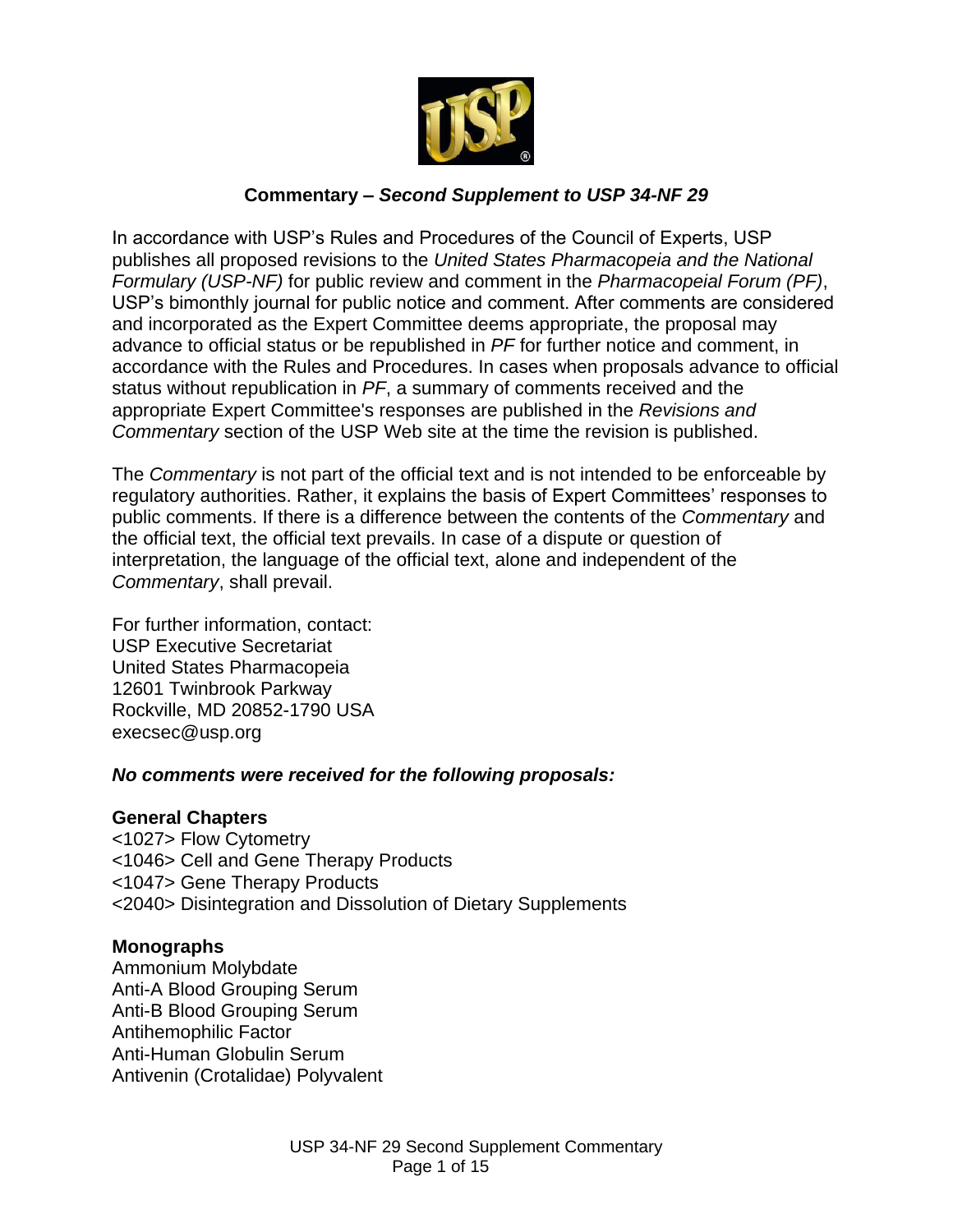#### *No comments received for the following proposals (continued***):**

#### **Monographs (continued)**

Antivenin (Latrodectus Mactans) Antivenin (Micrurus Fulvius) **Bicalutamide** Blood Grouping Serums Blood Grouping Serums Anti-D, Anti-C, Anti-E, Anti-C, Anti-E Botulism Antitoxin Bromocriptine Mesylate Bupropion Hydrochloride Extended-Release Tablets Coccidioidin Codeine Sulfate Codeine Sulfate Tablets Cryoprecipitated Antihemophilic Factor Diphtheria and Tetanus Toxoids Adsorbed Divalproex Sodium Doxycycline Hyclate Delayed*-*Release Tablets Ethynodiol Diacetate and Ethinyl Estradiol Tablets Fluvastatin Sodium **Ganciclovir** Heparin Calcium Heparin Calcium Injection **Histoplasmin** Hypophosphorous Acid Influenza Virus Vaccine Maleic Acid Measles and Rubella Virus Vaccine Live Measles Virus Vaccine Live Measles, Mumps, and Rubella Virus Vaccine Live Methylergonovine Maleate Injection Mumps Skin Test Antigen Mumps Virus Vaccine Live Norethindrone Acetate and Ethinyl Estradiol Tablets Oxycodone Hydrochloride Extended-Release Tablets Phenoxybenzamine Hydrochloride Capsules Platelet Concentrate Poliovirus Vaccine Inactivated Whole Blood Yellow Fever Vaccine Polyoxyl Lauryl Ether Propylene Glycol Dicaprylate/Dicaprate Smallpox Vaccine Sorbic Acid Tetanus and Diphtheria Toxoids Adsorbed for Adult Use Tetanus Toxoid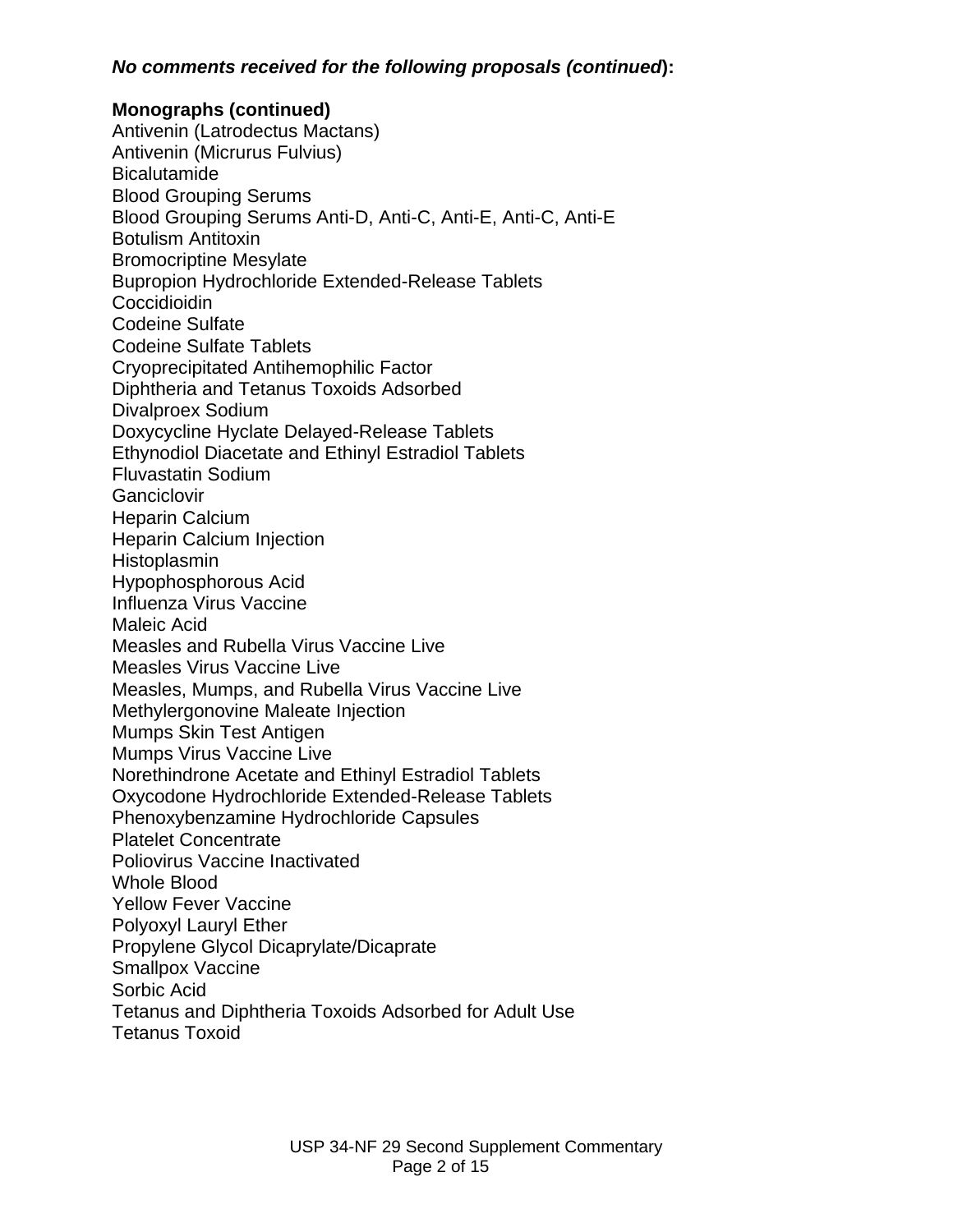## *No comments received for the following proposals (continued***):**

#### **Monographs (continued)**

Tetanus Toxoid Adsorbed Thrombin Triamcinolone Acetonide Injectable Suspension Triamcinolone Hexacetonide Triamcinolone Hexacetonide Injectable Suspension **Tuberculin** Vitamin A Tablets

## **General Chapters**

**General Chapter:** <413> Impurities Testing in Medical Gases **Expert Committee(s):** General Chapters

**No. of Commenters:** 2

**Comment Summary #1:** A commenter suggested that the title of the section was misleading since the General Chapter is limited to describing the use of detector tubes in medical gas impurity analysis.

**Response:** Comment not incorporated. There are some exceptions, but detector tubes traditionally have been used for determining impurities.

**Comment Summary #2***:* A commenter suggested that it would be clearer to use the gas volume as defined by the manufacturer of the detector tube.

**Response:** Comment incorporated.

**Comment Summary #3:** A commenter suggested clarifying the purpose of selecting the proper float setting.

**Response***:* Comment incorporated.

**General Chapter/Section(s):** <415> Medical Gases Assay

**Expert Committee(s):** General Chapters

**No. of Commenters:** 2

**Comment Summary #1:** A commenter suggested that the sections on Methods,

Qualification, Validation, and Procedure were not needed.

**Response:** Comment not incorporated because this is the new format for USP general chapters.

**Comment Summary #2***:* A commenter suggested that the manufacturer should be clarified in the gas chromatography section.

**Response:** Comment was incorporated by specifying the GC manufacturer.

**Comment Summary #3:** A commenter suggested replacing the term 'challenge testing' with the term 'periodic calibration'.

**Response***:* Comment incorporated.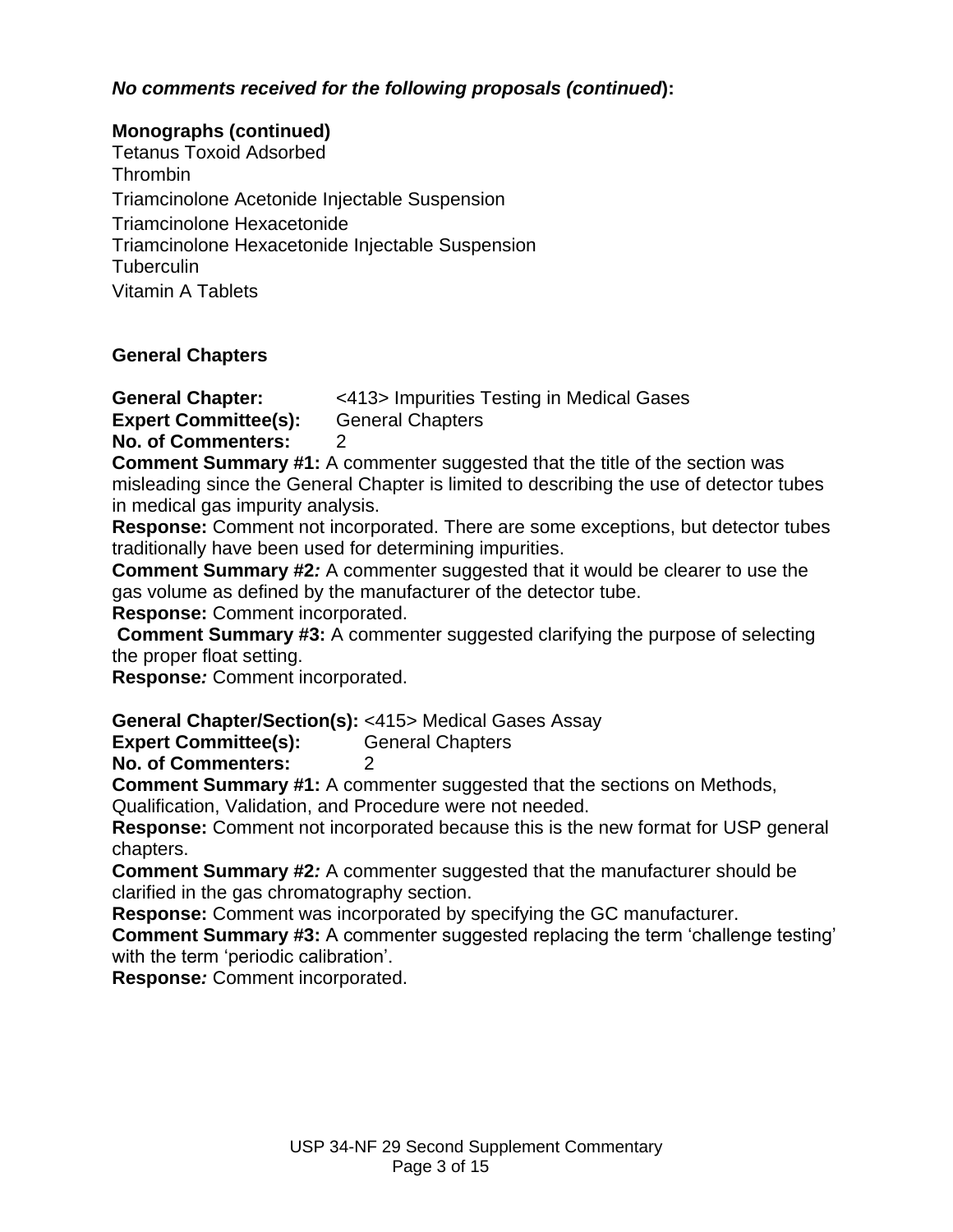**Comment Summary #4:** A commenter suggested allowing the use of other recognized standards, because NIST standards are not the only recognized standards. **Response:** Comment incorporated.

**Comment Summary #5:** A commenter indicated that because standard concentrations vary within the proposed monographs, it will be more appropriate to provide nominal concentrations in the certification tolerance for those standards in the Reagents, Indicators, and Solutions section.

**Response:** Comment incorporated.

## **Monographs**

**Monograph/Section(s**)**:** Alclometasone Dipropionate/Organic Impurities **Expert Committee:** Monographs—Small Molecules 4

**No. of Commenters:** 1

**Comment Summary #1:** The commenter indicated that one of the impurities in their product is not separated from the analyte by the procedure proposed under *Organic Impurities.* 

**Response:** Comment not incorporated at this time. The Expert Committee is willing to consider future changes to the monograph upon receipt of the necessary supporting data.

**Monograph/Section(s):** Amoxicillin Capsules/Microbial Enumeration Tests and Tests for Specified Microorganisms.

**Expert Committee:** Monographs–Small Molecules 1

**No. of Commenters:** 2

**Comment Summary #1:** The commenters requested this test be deleted from the monograph.

**Response:** Comment not incorporated. The Expert Committee believes that the test is necessary to control product quality.

**Monograph/Section(s):** Amoxicillin and Clavulanate Potassium Tablets/Microbial Enumeration Tests and Tests for Specified Microorganisms **Expert Committee:** Monographs—Small Molecules 1

**No. of Commenters:** 2

**Comment Summary #1:** The commenters requested this test be deleted from the monograph.

**Response:** Comment not incorporated. The Expert Committee believes that the test is necessary to control product quality.

|                          | <b>Monograph/Section(s):</b> Amoxicillin and Clavulanate Potassium for Oral Suspension/<br><b>Multiple Sections</b> |
|--------------------------|---------------------------------------------------------------------------------------------------------------------|
| <b>Expert Committee:</b> | Monographs-Small Molecules 1                                                                                        |

**No. of Commenters:** 2

**Comment Summary #1:** The commenters requested this test be deleted from the monograph.

**Response:** Comment not incorporated. The Expert Committee believes that the test is necessary to control product quality.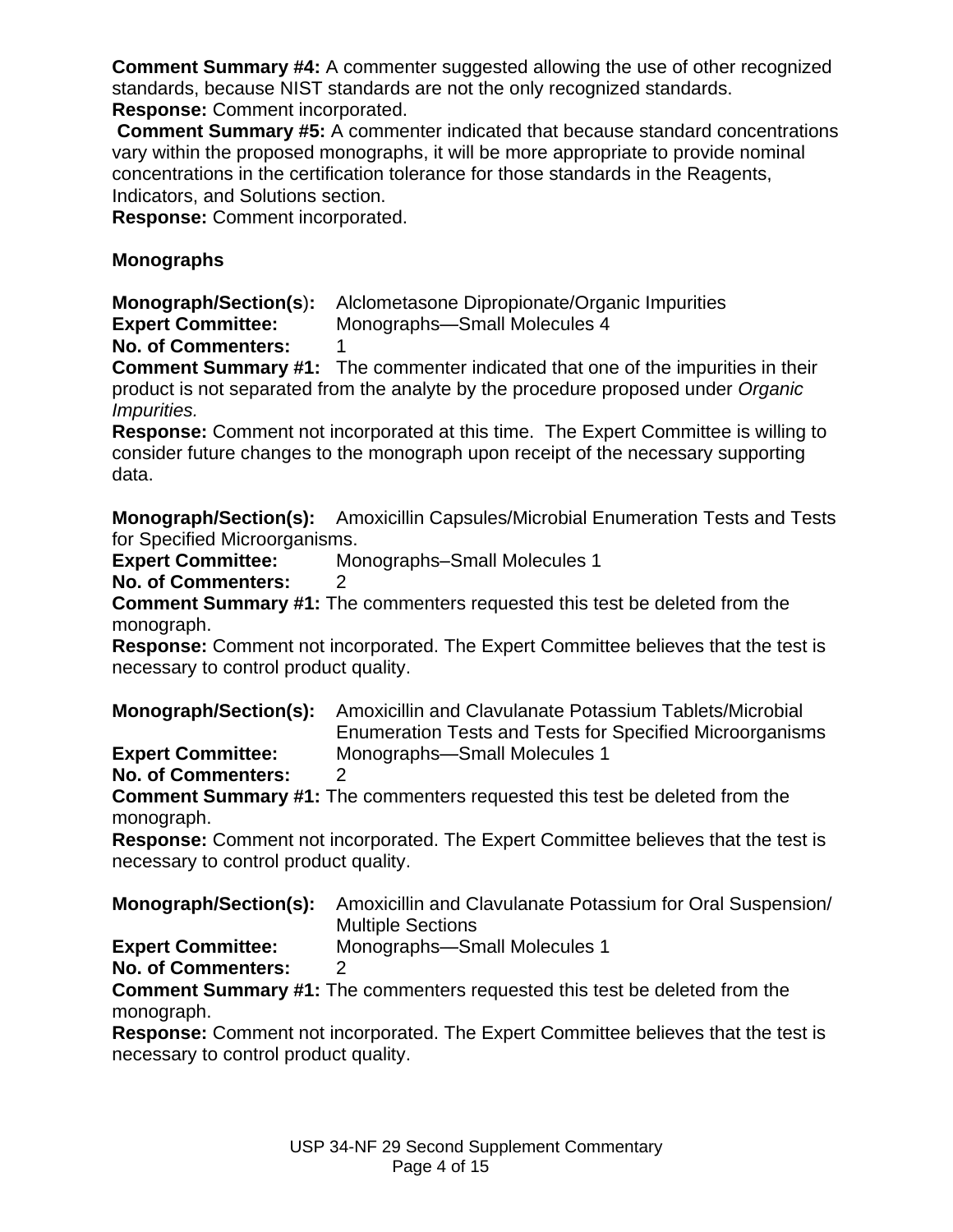**Monograph/Section(s):** Amoxicillin for Oral Suspension/Microbial Enumeration Tests and Tests for Specified Microorganisms.

**Expert Committee:** Monographs - Small Molecules 1

**No. of Commenters:** 2

**Comment Summary #1:** The commenters requested this test be deleted from the monograph.

**Response:** Comment not incorporated. The Expert Committee believes that the test is necessary to control product quality.

**Monograph/Section(s):** Amoxicillin Tablets/Microbial Enumeration Tests and Tests for Specified Microorganisms

**Expert Committee:** Monographs—Small Molecules 1

**No. of Commenters:** 2

**Comment Summary #1:** The commenters requested this test be deleted from the monograph.

**Response:** Comment not incorporated. The Expert Committee believes that the test is necessary to control product quality.

**Monographs/Section(s):** Bacopa and Powdered Bacopa

**Expert Committee(s):** Monographs—Dietary Supplements

**Expert Committee-initiated Change #1:** Include new identification test A which will state that the article meets the requirements under Specific Tests, Botanic

Characteristics; renumber the other identification tests B and C.

**Expert Committee-initiated Change #2:** Label identification test C with the heading "HPLC Identification Test."

**Expert Committee-initiated Change #3:** Modify the Botanic Characteristics description in the monograph for Powdered Bacopa.

**Expert Committee-initiated Change #4:** Replace the development distance in the TLC identification from about 90% to about three-fourths of the plate.

**Expert Committee-initiated Change #5:** Correct the particle size of the HPLC column stationary phase to 5 µm.

**Monograph/Sections:** Centella Asiatica and Powdered Centella Asiatica **Expert Committee(s):** Monographs—Dietary Supplements

**Expert Committee-initiated Change #1:** Include new identification test A which will state that the article meets the requirements under Specific Tests, Botanic Characteristics, renumber the other identification tests B and C.

**Expert Committee-initiated Change #2:** Label identification test C with the heading "HPLC Identification Test."

**Expert Committee-initiated Change #3:** Replace the development distance in the TLC identification from about 90% to about three-fourths of the plate.

**Expert Committee-initiated Change #4:** Revise the labeling section to include the following sentence: This article is exempted from the requirements of the General Notices with respect to pregnancy and lactation statement (section 10.4.50 - Labeling Botanical Containing Products).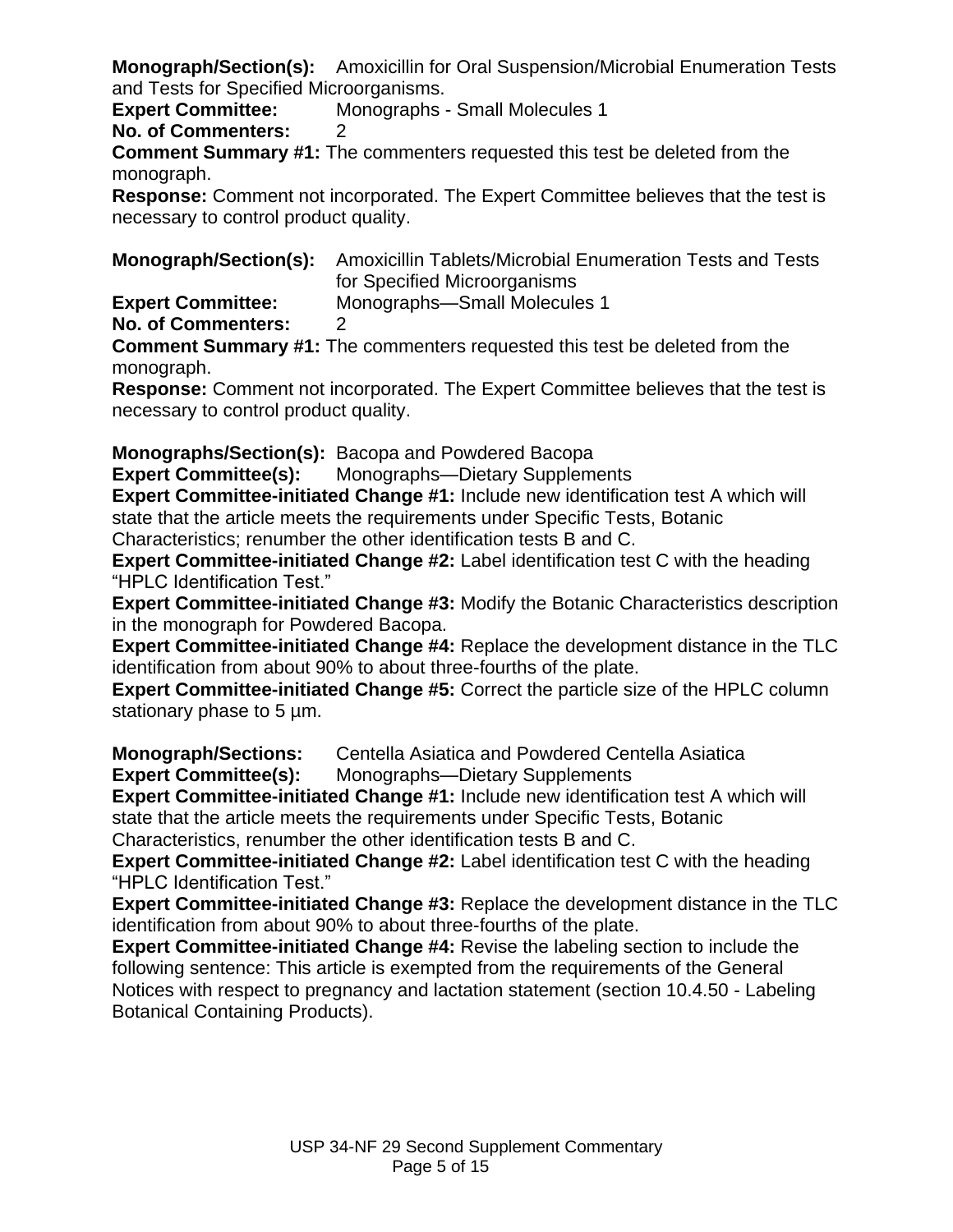| <b>Monograph/Sections:</b> | Crypthecodinium Cohnii Oil/Multiple Sections |
|----------------------------|----------------------------------------------|
| <b>Expert Committee:</b>   | Monographs—Dietary Supplements               |

#### **No. of Commenters:** 2

**Comment Summary #1:** The commenter requested changing the *Title* from *Crypthecodinium Cohnii Oil* to DHA Algal Oil (*Crypthecodinium Cohnii*).

**Response:** Comment not incorporated. The Expert Committee agrees with the previous (2005-2010) DS Expert Committee's decision not to pursue the change. The Committee finds the use of acronyms and parenthesis not appropriate for a pharmacopeial title. **Comment Summary #2**: The commenter requested changing the DHA Content expression under the *Definition* from "% (w/w) to mg/g."

**Response:** Comment not incorporated. In order to match the current industry practice, the labeling section in the monograph requires the article to be labeled in mg/g. The Expert Committee believes the DHA content in the *Definition* should be expressed in % (w/w) to match requirements from regulatory agencies and to maintain consistency with other monographs in USP.

**Comment Summary # 3:** The commenter requested removing the *Fatty Acid Profile* test under the *Identification* because it is unnecessarily prescriptive and restrictive to define a safe and suitable product. Instead, the commenter suggested the incorporation of the following under the *Identification*: "DHA Algal Oil (*Crypthecodinium Cohnii*) is characterized by significant amounts of long-chain C22 fatty acids. The sum of the area peak for DHA methyl esters is not less than 35%.‖

**Response:** Comment not incorporated. The Expert Committee believes the *Fatty Acid profile* test is not unnecessarily prescriptive because the analytical procedure is already carried out for the assay. It is not unnecessarily restrictive because the fatty acid profile is a tool used to characterize the oil source. In this case it allows differentiation from the two currently available algal sources of oils rich in DHA, and from enriched fish sources, which would become undistinguishable if the comment were adopted.

**Comment Summary #4:** The commenter suggested: (1) The *Fatty Acid Profile* under the *Identification* be changed to *Long Chain Unsaturated Fatty Acid Profile*. (2) A formula for calculation the percentage of individual fatty acids be added to *Fatty Acid Profile*, and (3) The relative retention times for the targeted fatty acids be added to the *Table* for *Fatty Acid Profile*.

**Response:** Three comments incorporated.

**Comment Summary #5:** The commenter requested changing the *Acceptance criteria* for DHA content under *Content of DHA* from NLT 40% to NLT 35%.

**Response:** Comment incorporated.

**Comment Summary #6:** The commenter requested changing the unit for the limit of inorganic impurities under *Inorganic Impurities* from µg/g to mg/kg.

**Response:** Comment not incorporated. The Expert Committee believes that the inorganic impurities limit should be expressed in µg/g to match the unit expression for these types of limits in other USP-NF monographs. The numerical value in µg/g is equivalent to the expression mg/kg and therefore the Expert Committee finds no reason to change it.

**Comment Summary #7:** The commenter requested changing the label of DHA content in the *Labeling* from mg/g to percentage (%).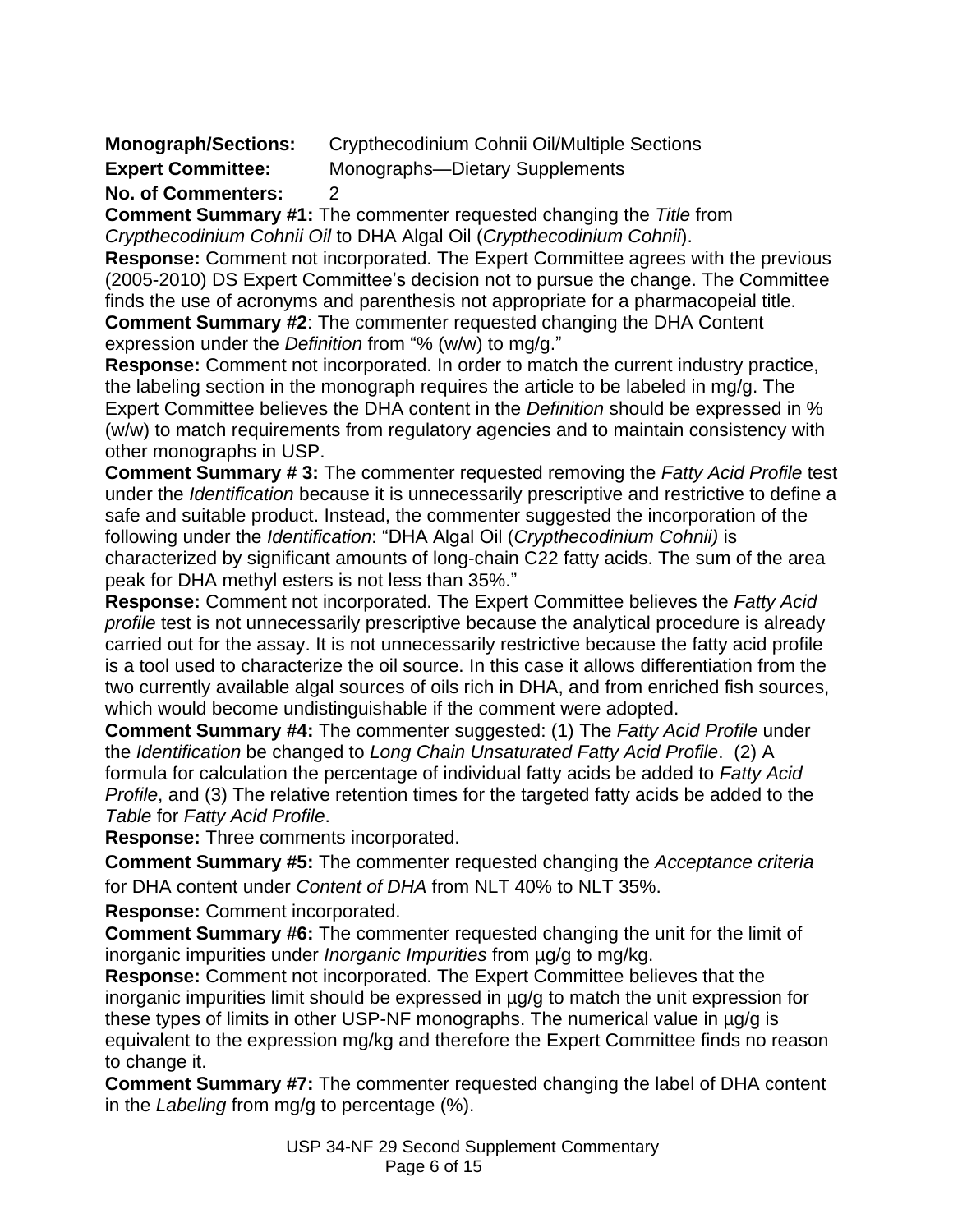**Response:** Comment not incorporated. The expression in percentage (w/w) is already in the definition to match the regulatory requirements. Therefore, the Expert Committee believes that labeling for the DHA content should be in mg/g to match the industry practice.

# **Monograph/Section(s):** Chitosan/Multiple Sections

**Expert Committee(s):** Monographs-Excipients

**No. of Commenters:** 4

**Comment Summary #1:** In the *Definition*, the commenter suggested that the degree of deacetylation of Chitosan should not be less than 50.0 percent.

**Response:** Comments not incorporated due to concerns raised by Food and Drug Administration. The Expert Committee clarified the *Definition* to include an upper limit that reflects a range and changed the text to be, "Its degree of deacetylation is not less than 70.0 percent and not more than 95.0 percent."

**Comment Summary #2:** In the footnote specifying a supplier of  $\beta$ -glucan blocker, the commenter suggested an additional supplier, Charles River, be added.

**Response:** Comment incorporated.

**Comment Summary #3:** In the test for *Limit of lead, mercury, chromium, nickel, cadmium, and arsenic,* the commenter recommended the specifications for lead, mercury, chromium, and arsenic be 0.5, 0.2, 1.0, and 0.5 ppm, respectively, with supporting data.

**Response:** Comment incorporated.

**Comment Summary #4:** In the test for *Limit of Iron*, the commenter recommended the blank standard be prepared as directed in the test for *Limit of lead, mercury, chromium, nickel, cadmium, and arsenic*

**Response:** Comment incorporated.

**Comment Summary #5:** In the test for *Heavy Metals*, the commenter suggested the specification should be increased from 10 ppm to 40 ppm.

**Response:** Comments not incorporated due to a lack of supporting data.

**Comment Summary #6:** In the test for *Average Molecular Weight and Molecular Weight Distribution*, the commenter suggested an alternative method or viscosity test should be used.

**Response:** Comments not incorporated due to a lack of validation report and data. The Expert Committee will consider and evaluate the alternative method once the supporting data are received. The Expert Committee added the word "apparent" at the beginning of the test title and also introduced a note to indicate that this test is applicable to Chitosan of average molecular weight not more than 1,000,000 Daltons. The note also states that in the following test an apparent average molecular weight is determined.

**Comment Summary #7:** In the test for *Average Molecular Weight and Molecular Weight Distribution*, the commenter recommended adding a note to state that the resolution between the PEG standard with molecular weight of about 1,000,000 Daltons and its adjacent PEG standard should be not less than 1.0 if 1.7 cannot be met.

**Response:** Comment incorporated.

**Expert Committee-initiated Change #1:** In the *Labeling* section, add a text "Label to indicate the natural source from which Chitosan is derived."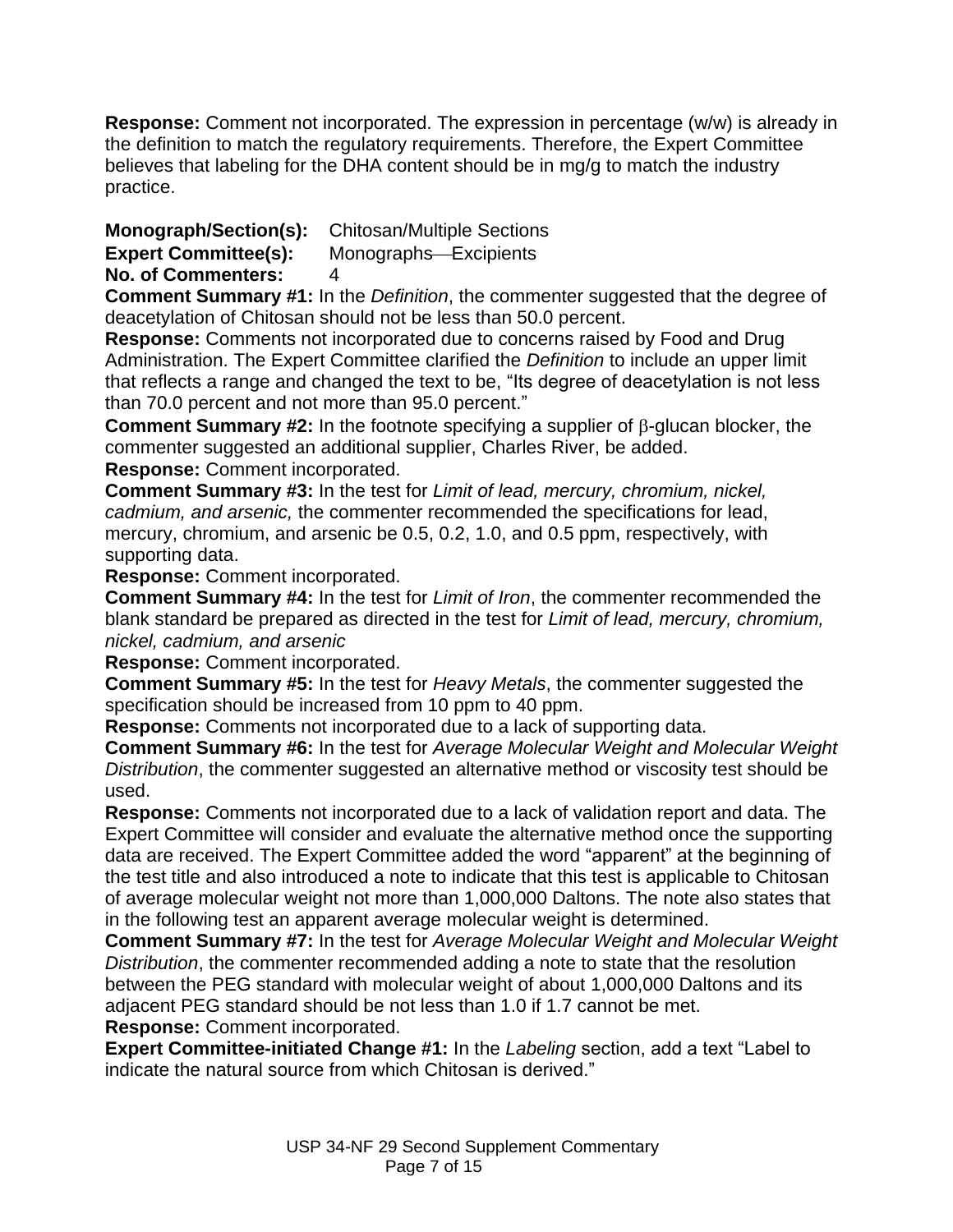**Monograph/Sections:** Crypthecondinium Cohnii Oil Capsules

**Expert Committee:** Monograph—Development Dietary Supplements **Expert Committee-initiated Changes:** All the changes to the monograph were made in agreement with the changes proposed/approved for the dietary ingredient monograph. (See comments in Crypthecodinium cohnii Oil.)The sections Strength and Content of DHA were modified for consistency with the acceptance criteria in the Definition.

**Monograph/ Section(s):** Escitalopram Tablets/Organic Impurities, Dissolution **Expert Committee:** Monographs-Small Molecules 4

**No. of Commenters:** 2

**Comment Summary #1:** The commenter requested including two additional specified impurities with appropriate limits, and widening the limit for any other individual unspecified impurity from NMT 0.1% to NMT 0.20%.

**Response:** Comment not incorporated because the commenter's products have not yet received full FDA approval. The Expert Committee will consider addressing this comment via a Pending revision to the monograph as part of the *USP Pending Monographs* initiative.

**Comment Summary #2:** Two commenters requested inclusion of Dissolution tests for their products.

**Response:** Comment not incorporated. The Expert Committee will consider adding these new Dissolution tests once the commenters' products receive full FDA approval. .

**Monograph/Section(s):** Etomidate/Multiple Sections

**Expert Committee:** Monographs-Small Molecules 4

**No. of Commenters:** 1

**Comment Summary #1:** The commenter requested adding the following tests to the monograph: Identification test by UV spectroscopy, Appearance test, Percent Transmittance in dichloromethane, Microbial Limit test, and Bacterial Endotoxin test. **Response:** Comment not incorporated. The Expert Committee considers the proposed specifications to be adequate for the public standard.

**Comment Summary #2:** The commenter requested including a stereoisomeric purity test to monitor the amount of S-enantiomer.

**Response:** Comment not incorporated. The Expert Committee is willing to consider replacement of the test for Specific rotation currently included in the monograph with the HPLC test for limit of S-enantiomer upon receipt of the necessary supporting data. **Comment Summary #3:** The commenter requested inclusion of two additional specified impurities with appropriate limits.

**Response:** Comment not incorporated at this time. The Expert Committee is willing to consider future changes to the monograph upon receipt of the necessary supporting data.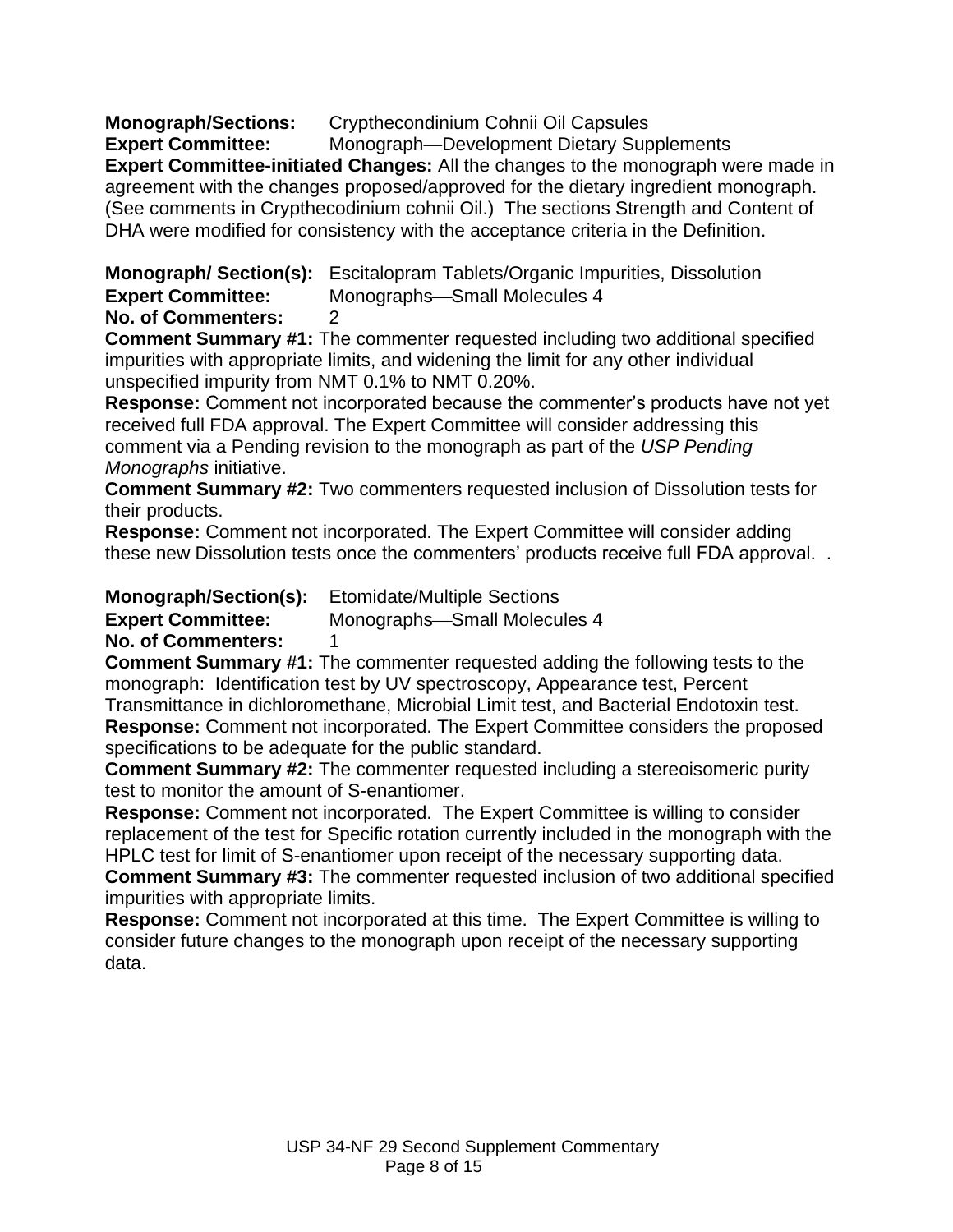**Monograph/Section(s):** Etomidate Injection/Organic Impurities

**Expert Committee:** Monographs-Small Molecules 4

**No. of Commenters:** 3

**Comment Summary #1:** The commenter requested correcting the relative response factor value for propylene glycol esters from 20.9 to 0.9 in *Impurity Table 2*. **Response:** Comment incorporated.

**Comment Summary #2:** Two commenters indicated that propylene glycol esters, controlled by the *Procedure 2*, could also be detected at the relative retention time of 0.77 under *Procedure 1*. The commenters requested adding propylene glycol esters to the *Impurity Table 1* under *Procedure 1* with a footnote directing the analyst to use *Procedure 2* for quantifying this impurity.

**Response:** Comment incorporated.

**Monographs/Section(s):** Garcinia Cambogia and Powdered Garcinia Cambogia **Expert Committee(s):** Monograph-Development Dietary Supplements **Expert Committee-initiated Change #1:** Include new identification test A which will state that the article meets the requirements under Specific Tests, Botanic Characteristics; renumber the other identification test B.

**Expert Committee-initiated Change #2:** Label identification test B with the heading "HPLC Identification Test."

**Monographs/Sections:** Garcinia Indica and Powdered Garcinia Indica

**Expert Committee(s):** Monographs—Dietary Supplements

**Expert Committee-initiated Change #1:** Include new identification test A which will state that the article meets the requirements under Specific Tests, Botanic Characteristics; renumber the other identification tests B and C.

**Expert Committee-initiated Change #2:** Label identification test C with the heading "HPLC Identification Test."

**Expert Committee-initiated Change #3:** Replace the development distance in the TLC identification from about 90% to about three-fourths of the plate*.*

**Monograph/Sections:** Glutathione/Multiple Sections

**Expert Committee:** Monographs—Dietary Supplements

**No. of Commenters:** 1

**Comment Summary #1:** The commenter requested changing the acceptance criteria for glutathione in the *Definition* and the *Assay* from 98.5% - 101.5% to 98.0% -101.0% in order to be consistent with the JP's and EP's glutathione monographs. **Response:** Comment incorporated.

**Comment Summary #2:** The commenter requested correcting the specified temperature under the *Optical Rotation* to 20°C in order to be consistent with the JP's and EP's glutathione monographs.

**Response:** Comment incorporated.

**Comment Summary #3:** The commenter requested correcting the mobile phase preparation under *Organic Impurities* because of a typo in the pH adjustment. **Response:** Comment incorporated.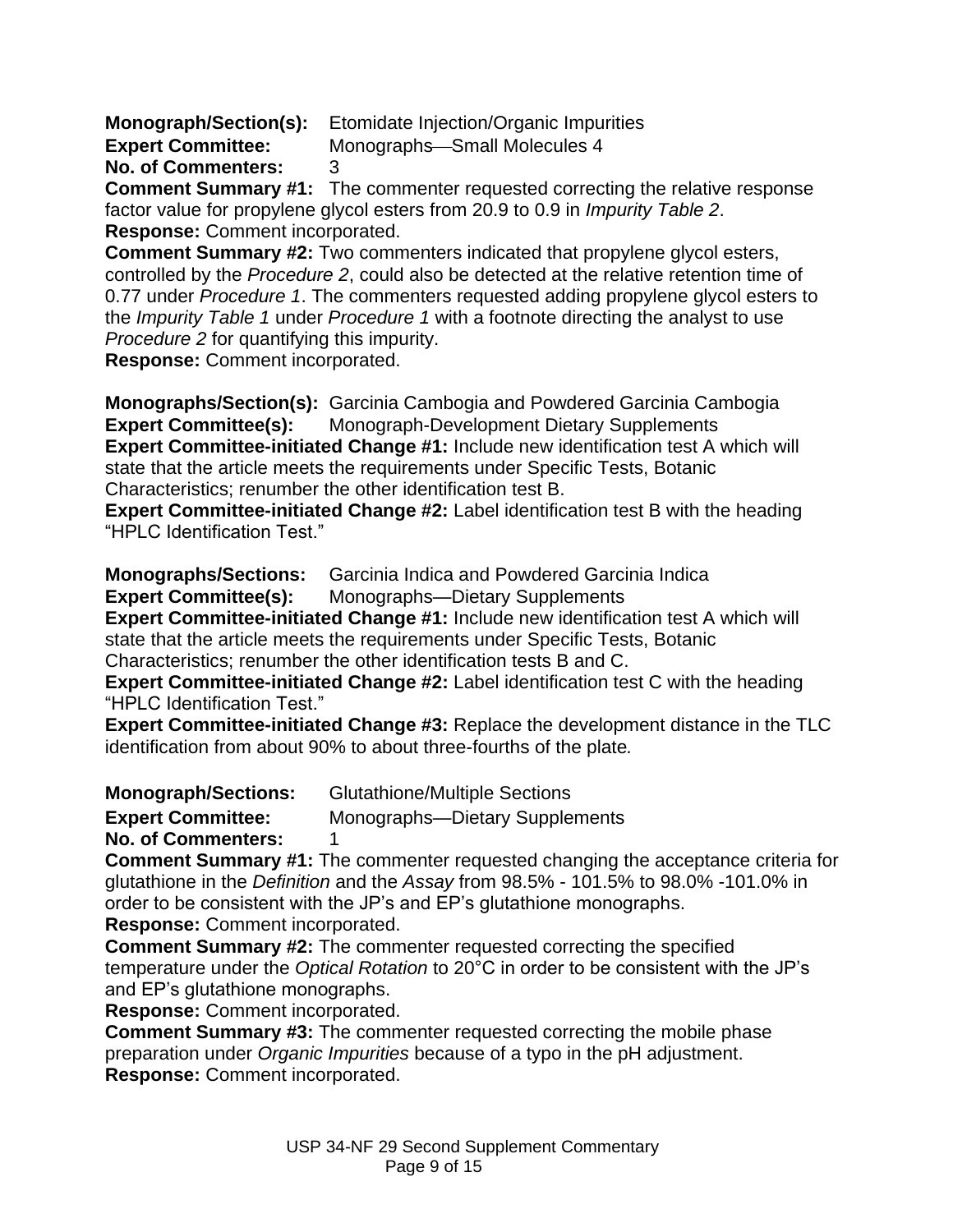**Comment Summary #4:** The commenter questioned about the use of USP Lphenylalanine under the *System suitability solution* instead of D-phenylglycine as being used in the JP's and EP's glutathione monographs.

**Response:** Comment not incorporated. The USP L-phenylalanine is readily available in the US and its chromatographic performance is similar to D-phenylglycine. The commenter agreed to leave it as is.

**Monograph/Section:** Homatropine Methylbromide/Chemical Information **Expert Committee:** Monographs-Small Molecules 3

**Expert Committee–initiated Change**: The third chemical name, based on the IUPAC nomenclature, is added to the monograph.

|                             | <b>Monograph/Section(s):</b> Hydroxypropyl Corn Starch/Procedure for Hydroxypropyl<br><b>Groups</b> |
|-----------------------------|-----------------------------------------------------------------------------------------------------|
| <b>Expert Committee(s):</b> | Monographs-Excipients                                                                               |

**No. of Commenters:** 

**Comment Summary #1:** The commenter recommended replacing the sentence "Weigh 12.0 mg of this sample" with the text "Determine the moisture content (B) on 5 g of the washed and dried starch following the Loss on Drying test."

**Response:** Comment incorporated.

**Monograph/Section(s):** Hydroxypropyl Pea Starch/Procedure for Hydroxypropyl **Groups** 

**Expert Committee(s):** Monographs—Excipients **No. of Commenters:** 

**Comment Summary #1:** The commenter recommended replacing the sentence "Weigh 12.0 mg of this sample<sup>"</sup> with the text "Determine the moisture content (B) on 5 g of the washed and dried starch following the Loss on Drying test." **Response:** Comment incorporated.

**Monograph/Section(s):** Hydroxypropyl Potato Starch/Procedure for Hydroxypropyl **Groups** 

**Expert Committee(s):** Monographs-Excipients

**No. of Commenters:** 

**Comment Summary #1:** The commenter recommended replacing the sentence "Weigh 12.0 mg of this sample" with the text "Determine the moisture content (*B*) on 5 g of the washed and dried starch following the *Loss on Drying* test." **Response:** Comment incorporated.

**Monograph/Section(s):** Lidocaine/Other

**Expert Committee:** Monographs-Small Molecules 4

**No. of Commenters:** 

**Comment Summary #1**: The commenter indicated that the USP monograph needs further modernization, and requested to add a procedure for *Organic impurities* to the monograph.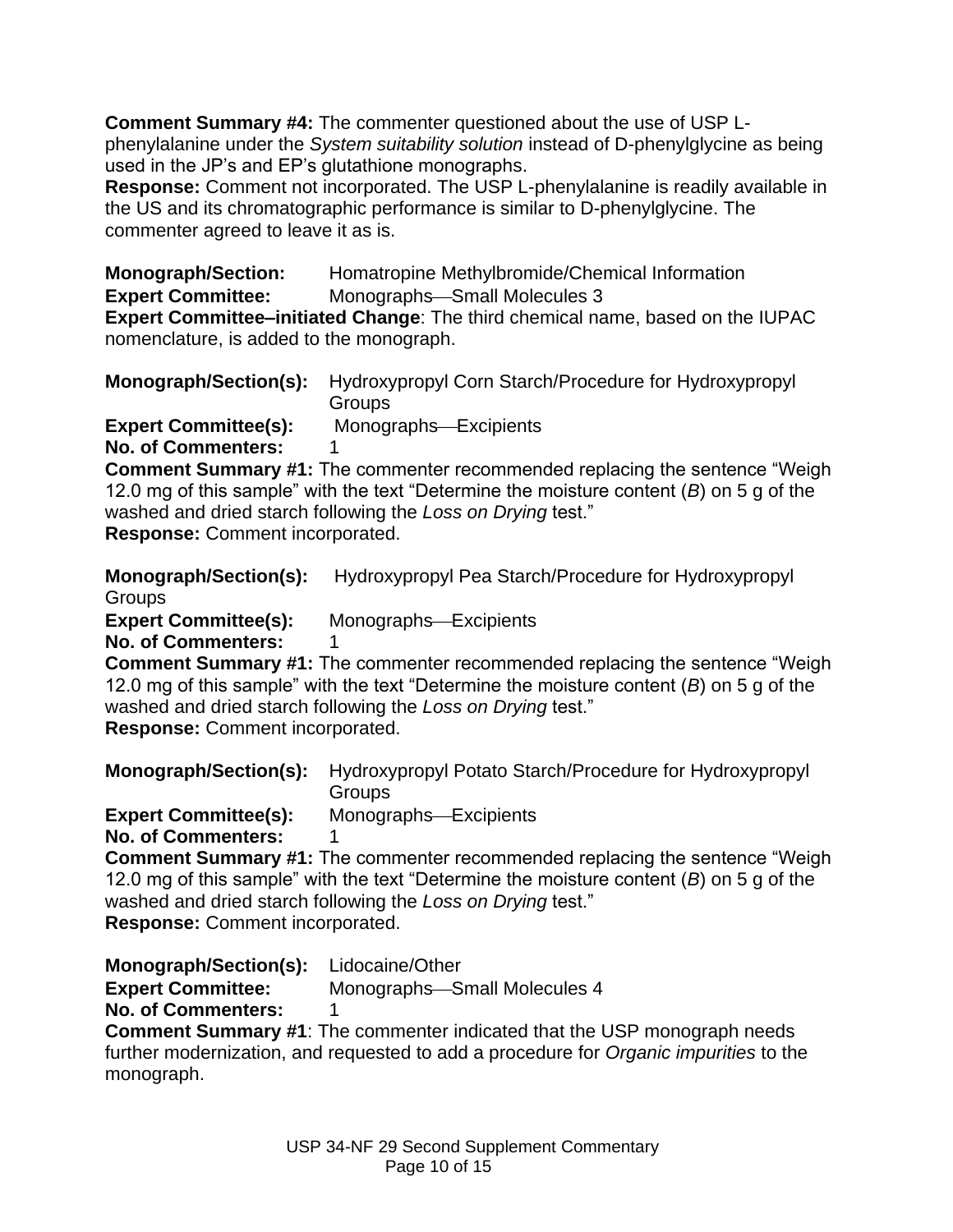**Response:** Comment not incorporated. The Expert Committee is willing to consider future changes to the monograph upon receipt of the necessary supporting data.

**Monograph/Section(s):** Lidocaine Hydrochloride/Multiple Sections **Expert Committee:** Monographs-Small Molecules 4 **No. of Commenters:** 1

**Comment Summary #1:** The commenter indicated that the USP monograph needs further modernization, and requested to add a procedure for *Organic impurities* to the monograph.

**Response:** Comment not incorporated. The Expert Committee is willing to consider future changes to the monograph upon receipt of the necessary supporting data.

**Comment Summary #2:** The commenter suggested that the procedure for the *Identification–A* by infrared absorption could be simplified if a USP Lidocaine Hydrochloride RS was available.

**Response:** Comment not incorporated. The Expert Committee is willing to consider future changes to the monograph upon receipt of the necessary supporting data and when the bulk material for the RS development is provided to support the revision.

**Monograph/Section(s):** Loxapine Succinate/Organic Impurities

**Expert Committee:** Monographs-Small Molecules 4

**No. of Commenters:** 1

**Comment Summary #1:** The commenter requested including a Note under the *Standard solution* to indicate that USP Amoxapine RS is used only for peak identification purposes.

**Response:** Comment incorporated.

**Monograph/Section(s)**: Methotrexate/Multiple Sections

**Expert Committee:** Monographs-Small Molecules 3

**No. of Commenters:** 3

**Comment Summary #1:** The commenter suggested using the name "methotrexate" related compound E free acid" for the impurity eluting at the relative retention time of 1.39, and including its complete chemical name as a footnote under the *Impurity Table 1.* **Response**: Comment incorporated.

**Comment Summary #2:** The commenter suggested revising the designations for USP Methotrexate Related compounds H and I, to make them consistent with the designations of Impurities H and I in the *European Pharmacopoeia*.

**Response**: Comment incorporated.

**Comment Summary #3:** Commenter suggested replacing dimethyl sulfoxide which is used as a diluent under *Assay* and *Organic impurities* with the diluent specified in the European Pharmacopoeia monograph.

**Response:** Comment not incorporated because dimethyl sulfoxide is needed to ensure a complete dissolution of all known and unknown impurities.

**Expert Committee-initiated Change**: The third chemical name, based on the IUPAC nomenclature, is added to the Chemical Information section.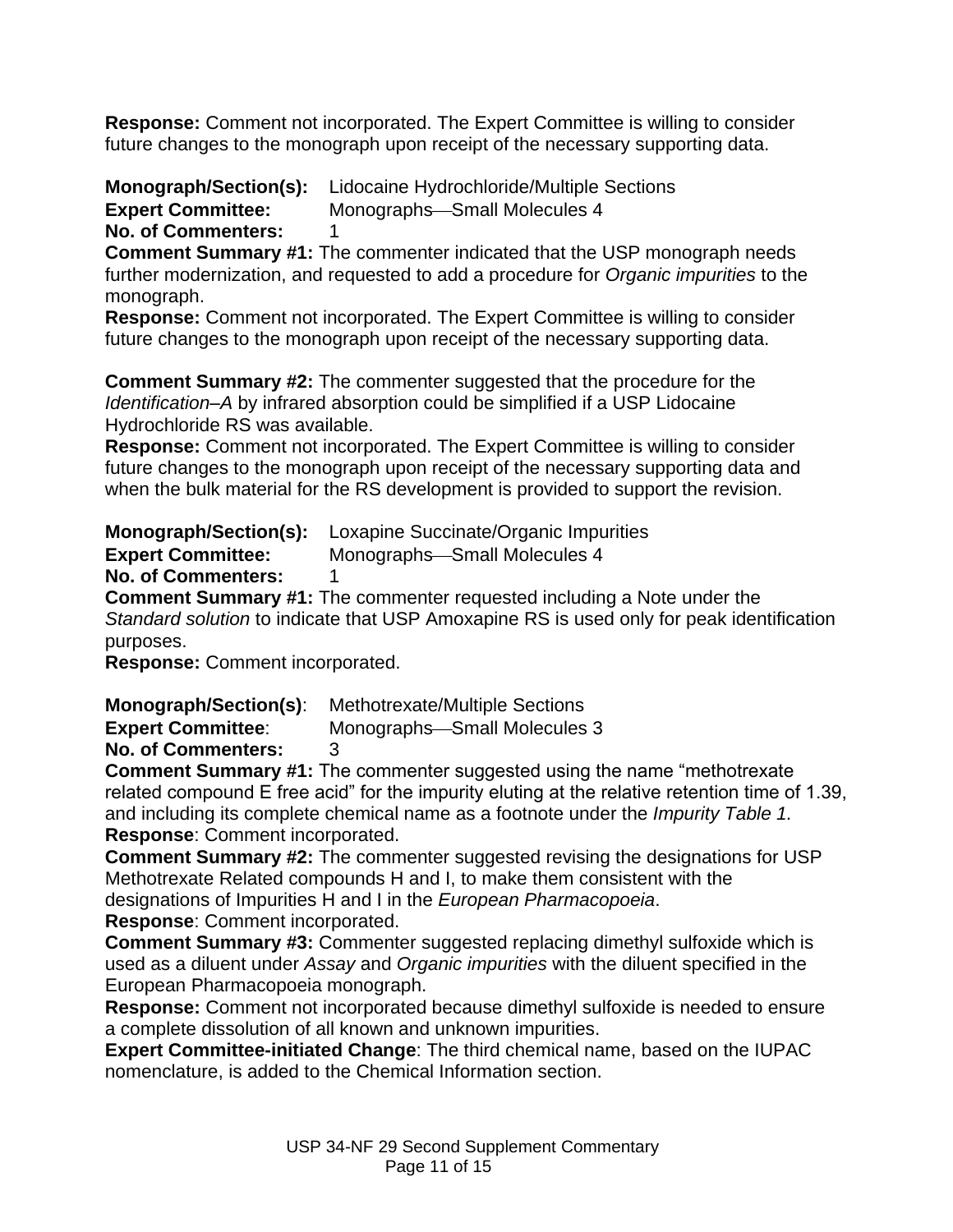**Monograph/Section(s):** Polyglyceryl 3 Diisostearate/Content of Fatty Acids

**Expert Committee(s):** Monographs-Excipients

## **No. of Commenters:** 1

**Comment Summary #1:** The commenter suggested that relative standard derivation: NMT 6.0 for the peak responses for palmitate and stearate should be decreased and a measure of repeatability of the area percent should be used.

**Response:** Comments not incorporated due to a lack of supporting data.

**Monograph/Section(s):** Powdered Bacopa Extract

**Expert Committee(s):** Monographs—Dietary Supplements

**Expert Committee-initiated Change #1:** Label identification test B with the heading "HPLC Identification Test."

**Expert Committee-initiated Change #2:** Replace the development distance in the TLC identification from about 90% to about three-fourths of the plate.

**Expert Committee-initiated Change #3: Correct the particle size of the HPLC column** stationary phase to 5  $\mu$ m.

**Monographs:** Powdered Centella Asiatica Extract and Centella Asiatica **Triterpenes** 

**Expert Committee(s):** Monographs-—Dietary Supplements

**Expert Committee-initiated Change #1:** Label identification test B with the heading "HPLC Identification Test."

**Expert Committee-initiated Change #2:** Replace the development distance in the TLC identification from about 90% to about three-fourths of the plate.

**Monograph/Section(s):** Powdered Garcinia Hydroxycitrate Extract **Expert Committee(s):** Monographs—Dietary Supplements

**Expert Committee-initiated Change #1:** Label identification test A with the heading "HPLC Identification Test."

**Monograph/Section:** Racemethionine/ Organic Impurities

**Expert Committee(s):** Monograph-Excipient Monograph

**Expert Committee-initiated Change:** The Expert Committee revised the Samples subsection in the Analysis section to the Organic Impurities, Procedure-Related Substances test to clearly state the correct nomenclature of the standards and samples utilized for the test.

**Monograph/Sections:** Schizochytrium Oil/Multiple Sections

**Expert Committee:** Monographs—Dietary Supplements

**No. of Commenters:** 2

**Comment Summary #1:** The commenter requested changing the *Title* from *Schizochytrium Oil* to DHA Algal Oil (*Schizochytrium* sp.).

**Response:** Comment not incorporated. The Expert Committee agrees with the previous (2005-2010) DS Expert committee's decision to keep the *Title* as is. The Committee finds the use of acronyms and parenthesis not appropriate for a pharmacopeial title.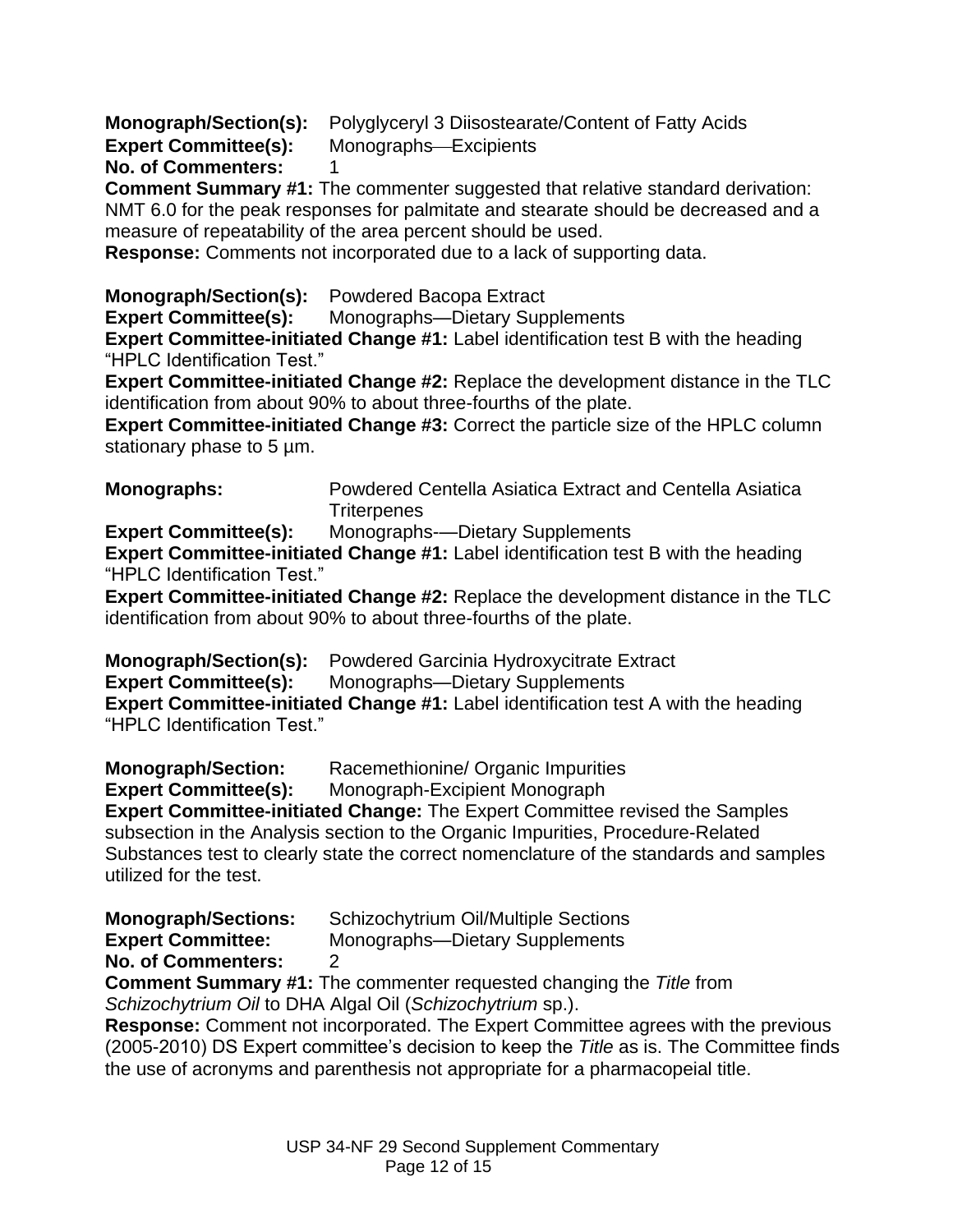**Comment Summary #2:** The commenter requested changing DHA Content expression under the *Definition* from % (w/w) to mg/g.

**Response:** Comment not incorporated. In order to match the current industry practice, the labeling section in the monograph requires the article to be labeled in mg/g. The Expert Committee believes the DHA content in the *Definition* should be expressed in % (w/w) to match requirements from regulatory agencies and to maintain consistency with other USP monographs.

**Comment Summary #3:** The commenter requested removing *Fatty Acid Profile* test under the *Identification* because it is unnecessarily prescriptive and restrictive to define a safe and suitable product. Instead, the commenter suggested the incorporation of the following under the *Identification*: "DHA Algal Oil (*Schizochytrium* sp.) is characterized by significant amounts of long-chain C22 fatty acids. The sum of the area peak for DHA methyl esters is not less than 30%."

**Response:** Comment not incorporated. The Expert Committee believes the *Fatty Acid profile* test is not unnecessarily prescriptive because the analytical procedure is already carried out for the assay. It is not unnecessarily restrictive because the fatty acid profile is a tool to characterize the oil source. In this case it allows differentiation from the two currently available algal sources of oils rich in DHA, and from enriched fish sources, which would become undistinguishable if the comment were adopted.

**Comment Summary #4:** The commenter suggested: (1) Changing the *Fatty Acid Profile* under the *Identification* to *Long Chain Unsaturated Fatty Acid Profile*, (2) Adding a formula for calculation the percentage of individual fatty acids to *Fatty Acid Profile*, and (3) Adding the relative retention times for the targeted fatty acids to the *Table* for *Fatty Acid Profile*.

**Response:** Comment incorporated.

**Comment Summary #5:** The commenter requested changing unit for the limit of inorganic impurities under the *Inorganic Impurities* from µg/g to mg/kg.

**Response:** Comment not incorporated. The Expert committee believes that the inorganic impurities limit should be expressed in µg/g to match the unit expression for this type of limits in other monographs in USP. The numerical value in µg/g is equivalent to the expression mg/kg and therefore the Expert Committee finds no reason to change it.

**Comment Summary #6:** The commenter requested changing the label of DHA content in the *Labeling* from mg/g to percentage (%).

**Response:** Comment not incorporated. The expression in percentage (w/w) is already in the definition to match the regulatory requirements. Therefore, the Expert Committee believes that labeling for the DHA content should be in mg/g to match the industry practice.

**Monograph/Section(s):** Schizochytrium Oil Capsules

**Expert Committee:** Monographs—Dietary Supplements

**Expert Committee-initiated Changes:** All the changes to the monograph were made in agreement with the changes proposed/approved for the dietary ingredient monograph. (See comments for Schizochytrium Oil).

The sections Strength, and Content of DHA were modified for consistency with the acceptance criteria in the Definition.

**Response:** Comments incorporated.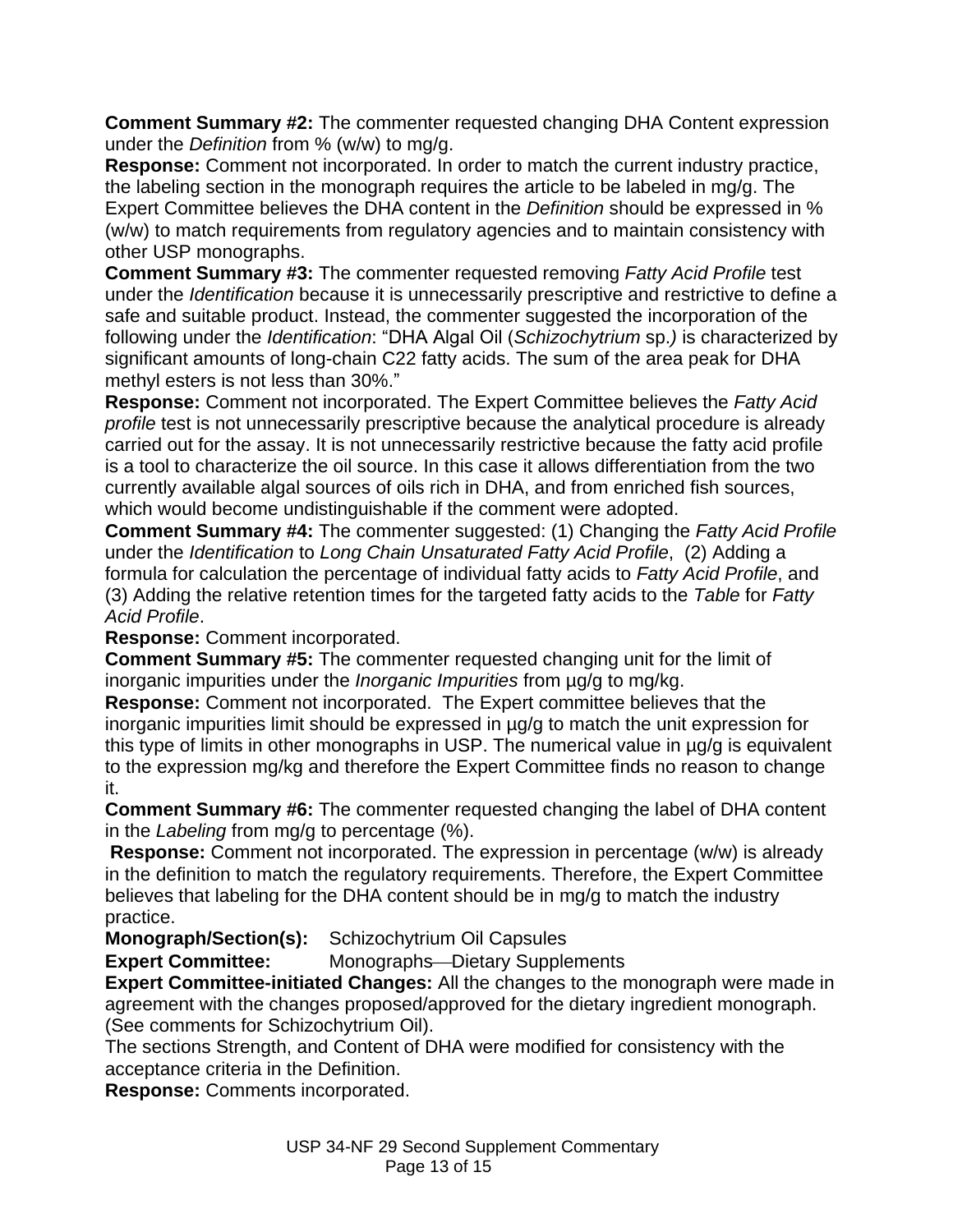**Monograph/ Section(s):** Trandolapril Tablets/Organic Impurities

**Expert Committee:** Monographs-Small Molecules 2

**No. of Commenters:** 3

**Comment Summary #1:** The commenter requested widening the limits of impurities as follows: trandolaprilate - from NMT 0.5% to NMT 2.0%; trandolapril related compound D from NMT 3.0% to NMT 5.0%; any other individual impurity - from NMT 0.2% to NMT 1.0%; and total impurities - from NMT 4.5% to NMT 7.0%. The widened impurity limits reflect the commenter's FDA-approved specifications.

**Response:** Comment incorporated.

**Comment Summary #2:** The commenters requested deleting the specification for trandolapril related compound C because it is a process impurity which is controlled in the drug substance monograph.

**Response:** Comment incorporated.

**Monograph/Section(s):** Trospium Chloride/Multiple Sections

**Expert Committee:** Monographs - Small Molecules 3

**No. of Commenters:** 4

**Comment Summary #1:** The commenter indicated that the chemical name listed in the chemical information section is using a naming convention which could be misleading, and requested the Expert Committee to revise it.

**Response**: Comment incorporated as follows: The chemical name is modified by replacing the (1α,3α,5α) descriptors with (1R,3r,5S) descriptors which are based on the IUPAC nomenclature.

**Comment Summary #2:** Commenter reported difficulties in detecting Trospium Related Compound C at the 0.1% level.

**Response:** Comment not incorporated. The validation data from the sponsor and the results of USP collaborative testing do not support this observation.

**Comment Summary #3:** The commenter requested adding a test for *Appearance of solution*, to be consistent with the European Pharmacopoeia monograph.

**Response:** Comment not incorporated. Based on the information received from the sponsor, this test does not control any important quality attributes and will not add any value to the public standard. In addition, this test typically is not included in USP monographs as it is based on sensory perception and may be subjective.

**Comment Summary #4:** The commenter requested correcting the chemical name for Trospium Chloride Related Compound C by adding the missing word "chloride" which was inadvertently omitted from the proposal.

**Response:** Comment incorporated.